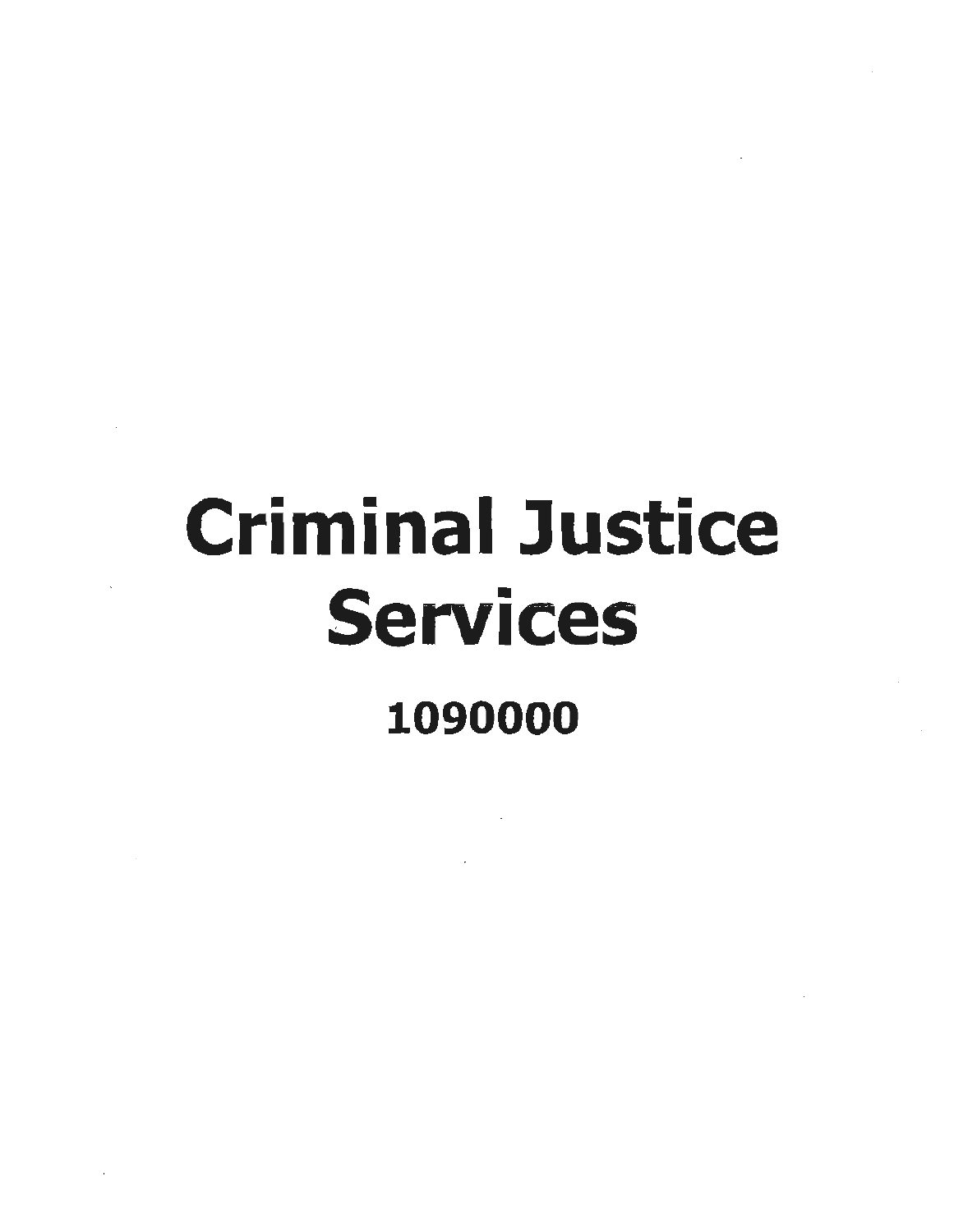#### New York State Consultant Services **Contractor's Annual Employment Report**

Report Period: April 1, 2017 to March 31 , 2018

| Contracting State Agency Name: NYS ITS/DCJS                                    |                               |                              |                               |
|--------------------------------------------------------------------------------|-------------------------------|------------------------------|-------------------------------|
| Contract Number: PH65771 03-02062                                              |                               | <b>Agency Business Unit:</b> | PCT01                         |
| Contract Term: 5/1/15 to 6/30/17                                               |                               | Agency Department ID:        | 1090000                       |
| Contractor Name: GCOM Software LLC                                             |                               |                              |                               |
| Contractor Address:<br>24 Madison Avenue Ext.                                  |                               |                              |                               |
| Albany NY 12203<br>Description of Services Being Provided: Consulting Services |                               |                              |                               |
|                                                                                |                               |                              |                               |
|                                                                                |                               |                              |                               |
| Scope of Contract (Choose one that best fits):                                 |                               |                              |                               |
| Evaluation<br>Analysis                                                         | Research                      | Training                     |                               |
| Data Processing                                                                | ⊠ Computer Programming        | □ Other IT consulting        |                               |
| <b>Architect Services</b><br>Engineering                                       | Surveying                     |                              | <b>Environmental Services</b> |
| <b>Health Services</b>                                                         | <b>Mental Health Services</b> |                              |                               |
| Auditing<br>Accounting                                                         | $\Box$ Paralegal              | $\Box$ Legal                 | Other Consulting              |
|                                                                                |                               |                              |                               |
| <b>Employment Category</b>                                                     | Number of                     | Number of                    | <b>Amount Payable</b>         |
|                                                                                | <b>Employees</b>              | <b>Hours Worked</b>          | <b>Under the Contract</b>     |
| 15-1131.00                                                                     | 1                             | 160                          | 13396.80                      |
|                                                                                |                               |                              |                               |
|                                                                                |                               |                              |                               |
|                                                                                |                               |                              |                               |
|                                                                                |                               |                              |                               |
|                                                                                |                               |                              |                               |
|                                                                                |                               |                              |                               |
|                                                                                |                               |                              |                               |
|                                                                                |                               |                              |                               |
|                                                                                |                               |                              |                               |
|                                                                                |                               |                              |                               |
| Total this page                                                                | 1                             | 160                          | 13396.80                      |
| <b>Grand Total</b>                                                             | 1                             | 160                          | 13396.80                      |

Title: VP of Finance & Administration  $\sqrt{1/(1-\epsilon)}$  Phone #:

518-869-1671

Preparer's Signature: Gfl!J..~~~ ...

Date Prepared: 5/10/18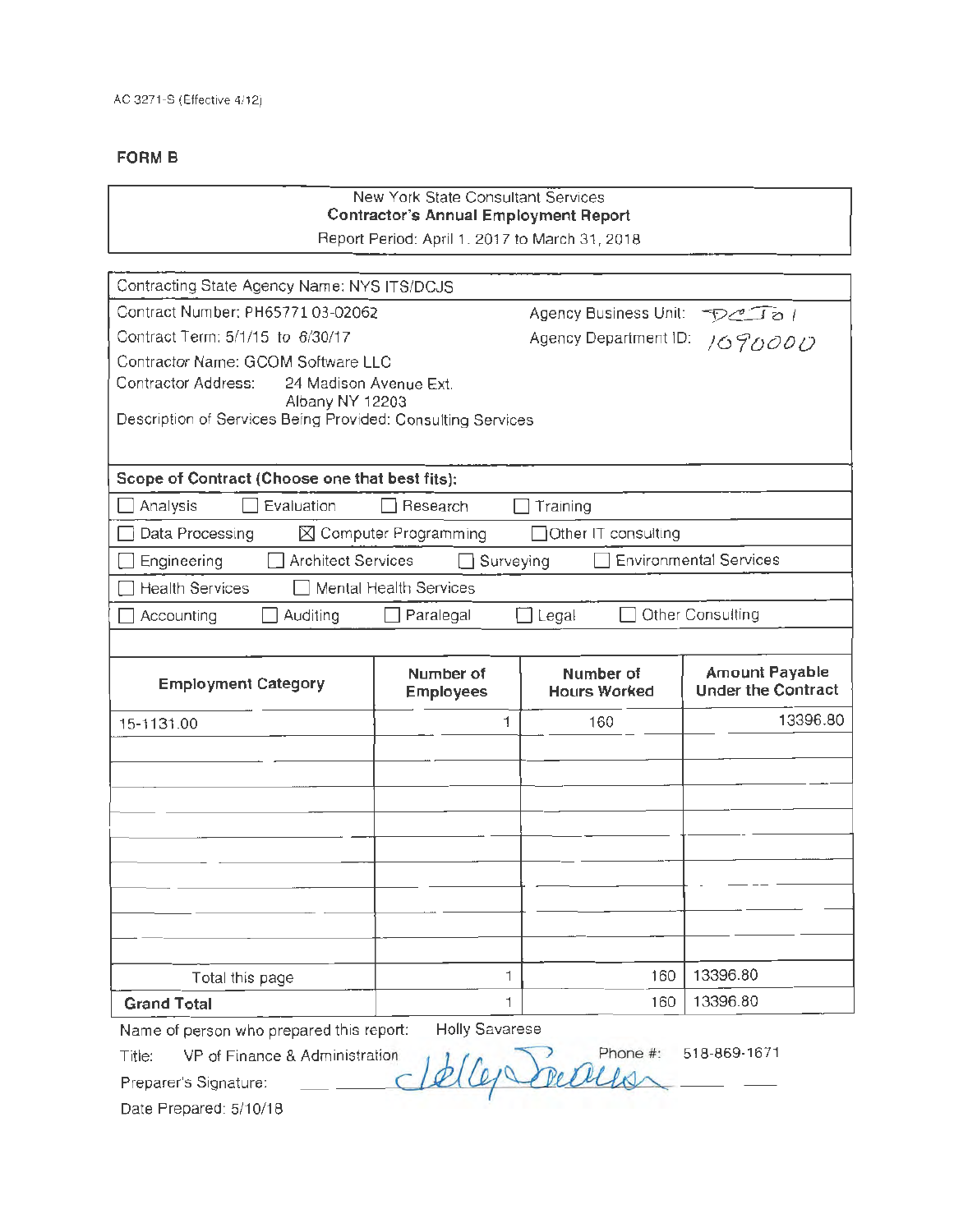### New York State Consultant Services **Contractor's Annual Employment Report**

Report Period: April 1, 2017 to March 31 , 2018

| Contracting State Agency Name: NYS ITS/DCJS                                    |                                  |                                  |                                                    |
|--------------------------------------------------------------------------------|----------------------------------|----------------------------------|----------------------------------------------------|
| Contract Number: PH65771 03-02385                                              |                                  | <b>Agency Business Unit:</b>     |                                                    |
| Contract Term: 5/27/15 to 5/26/17                                              |                                  | Agency Department ID: 1090000    |                                                    |
| Contractor Name: GCOM Software LLC                                             |                                  |                                  |                                                    |
| Contractor Address:                                                            | 24 Madison Avenue Ext.           |                                  |                                                    |
| Albany NY 12203<br>Description of Services Being Provided: Consulting Services |                                  |                                  |                                                    |
|                                                                                |                                  |                                  |                                                    |
|                                                                                |                                  |                                  |                                                    |
| Scope of Contract (Choose one that best fits):                                 |                                  |                                  |                                                    |
| Analysis<br>Evaluation                                                         | Research                         | Training                         |                                                    |
| Data Processing                                                                | $\boxtimes$ Computer Programming | Other IT consulting              |                                                    |
| Engineering<br>Architect Services                                              |                                  | Surveying                        | <b>Environmental Services</b>                      |
| <b>Health Services</b>                                                         | <b>Mental Health Services</b>    |                                  |                                                    |
| Accounting<br>Auditing                                                         | Paralegal                        | $\Box$ Legal                     | □ Other Consulting                                 |
|                                                                                |                                  |                                  |                                                    |
| <b>Employment Category</b>                                                     | Number of<br><b>Employees</b>    | Number of<br><b>Hours Worked</b> | <b>Amount Payable</b><br><b>Under the Contract</b> |
| 15-1131.00                                                                     | 1.                               | 312                              | 26123.76                                           |
|                                                                                |                                  |                                  |                                                    |
|                                                                                |                                  |                                  |                                                    |
|                                                                                |                                  |                                  |                                                    |
|                                                                                |                                  |                                  |                                                    |
|                                                                                |                                  |                                  |                                                    |
|                                                                                |                                  |                                  |                                                    |
|                                                                                |                                  |                                  |                                                    |
|                                                                                |                                  |                                  |                                                    |
|                                                                                |                                  |                                  |                                                    |
| Total this page                                                                | 1                                | 312                              | 26123.76                                           |
| <b>Grand Total</b>                                                             | 1                                | 312                              | 26123.76                                           |

Name of person who prepared this report: Holly Savarese<br>Title: VP of Finance & Administration<br> $\frac{1}{2}$ 

Phone #: 518-869-1671

Preparer's Signature: · ~n~

Date Prepared: 5/10/18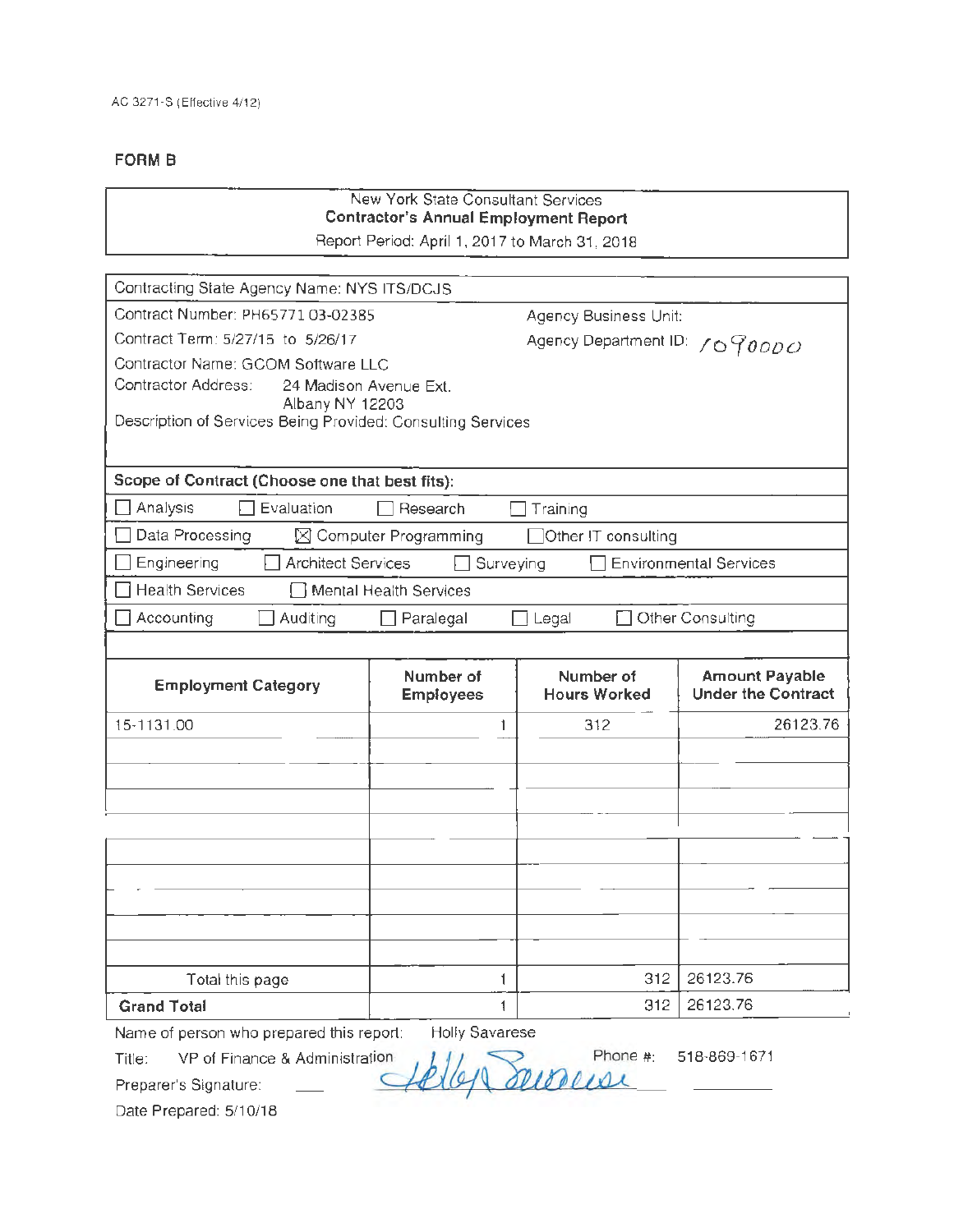#### New York State Consultant Services **Contractor's Annual Employment Report**

Report Period: April 1, 2017 to March 31, 2018

| Contracting State Agency Name: NYS DCJS/Federal                                |                                  |                               |                               |
|--------------------------------------------------------------------------------|----------------------------------|-------------------------------|-------------------------------|
| Contract Number: PH65771 04-03146                                              |                                  | Agency Business Unit:         | DCTOI                         |
| Contract Term: 2/8/16 to 2/7/18                                                |                                  | Agency Department ID: 1090000 |                               |
| Contractor Name: GCOM Software LLC                                             |                                  |                               |                               |
| Contractor Address:<br>24 Madison Avenue Ext.                                  |                                  |                               |                               |
| Albany NY 12203<br>Description of Services Being Provided: Consulting Services |                                  |                               |                               |
|                                                                                |                                  |                               |                               |
|                                                                                |                                  |                               |                               |
| Scope of Contract (Choose one that best fits):                                 |                                  |                               |                               |
| Analysis<br>Evaluation                                                         | Research                         | Training                      |                               |
| Data Processing                                                                | $\boxtimes$ Computer Programming | <b>Other IT consulting</b>    |                               |
| <b>Architect Services</b><br>Engineering                                       | Surveying                        |                               | <b>Environmental Services</b> |
| <b>Health Services</b>                                                         | <b>Mental Health Services</b>    |                               |                               |
| Accounting<br>Auditing                                                         | Paralegal                        | Legal                         | Other Consulting              |
|                                                                                |                                  |                               |                               |
|                                                                                | Number of                        | Number of                     | <b>Amount Payable</b>         |
| <b>Employment Category</b>                                                     | <b>Employees</b>                 | <b>Hours Worked</b>           | <b>Under the Contract</b>     |
| 15-1131.00                                                                     | 1                                | 1567                          | 133179.33                     |
|                                                                                |                                  |                               |                               |
|                                                                                |                                  |                               |                               |
|                                                                                |                                  |                               |                               |
|                                                                                |                                  |                               |                               |
|                                                                                |                                  |                               |                               |
|                                                                                |                                  |                               |                               |
|                                                                                |                                  |                               |                               |
|                                                                                |                                  |                               |                               |
|                                                                                |                                  |                               |                               |
| Total this page                                                                | 1                                | 1567                          | 133179.33                     |
| <b>Grand Total</b>                                                             | 1                                | 1567                          | 133179.33                     |
| Name of person who prepared this report:                                       | Holly Savarese                   |                               |                               |
| VP of Finance & Administration,<br>Title:                                      |                                  | Phone #:                      | 518-869-1671                  |
|                                                                                | 111.                             |                               |                               |

Preparer's Signature: Lt~-4..

Date Prepared: 5/10/18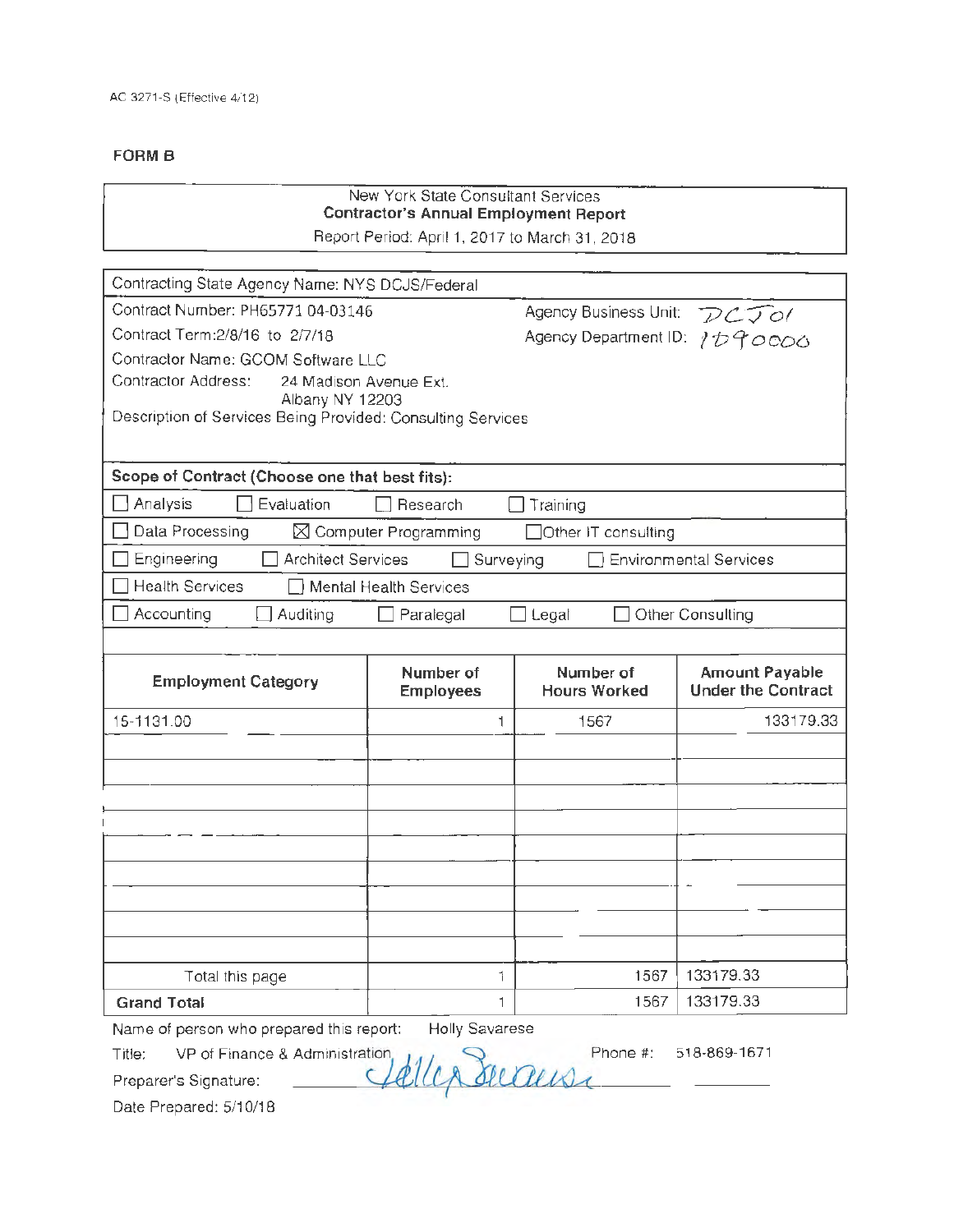**FORM S** 

OSC Use Only: Reporting Code: Category Code:

## **State Consultant Services** Contractor's Annual Employment Report

Report Period: April 1, 2017 to March 31, 2018

| Contracting State Agency Name: NYS ITS.DCJS                                  | Agency Code: 1090000 |
|------------------------------------------------------------------------------|----------------------|
| Contract Number: PH65773                                                     |                      |
| Contract Term 10/01/2012 to 09/30/2018                                       |                      |
| $Con_{n+1}$ at the                                                           |                      |
| Contractor Address. 6 CORNISH COURT, SUITE 101, HUNTINGTON STATION, NY 11746 |                      |
| Description of Services Baing Provided: IT Services                          |                      |
|                                                                              |                      |

| $Arr \varepsilon$ | Scope of Canada: (Choose one that best fits):<br><b>Example 2</b> Research <b>Training</b><br>Data Frocessing $f_{\text{L}}$ Computer Programming $\boxtimes$ Other IT consulting $\Box$<br>Health Services [7] Mental Health Services [7]<br>Accounting   Auditing   Paralegal   Legal   Other Consulting |                        |                        |                                      |
|-------------------|------------------------------------------------------------------------------------------------------------------------------------------------------------------------------------------------------------------------------------------------------------------------------------------------------------|------------------------|------------------------|--------------------------------------|
|                   | Employmers Category                                                                                                                                                                                                                                                                                        | Number of<br>Employees | Number of Hours Worked | Amount Payable Under<br>the Contract |
| $15 -$            | <sup>3</sup> corammers                                                                                                                                                                                                                                                                                     |                        | 104.00                 | 8548.80                              |
|                   | Total this page                                                                                                                                                                                                                                                                                            |                        | 104.00                 | 8548.80                              |
|                   | Grand Total                                                                                                                                                                                                                                                                                                |                        | 104.00                 | 8548.80                              |

| Name of person who prepared this report: Dinesh Gulati |                           |  |
|--------------------------------------------------------|---------------------------|--|
| Preparer's Signature: Art Little                       |                           |  |
| Title: Managing Director                               | Phone #: 631-254-8600 215 |  |
| Date Prepared: 4/17/2018                               |                           |  |
|                                                        |                           |  |

Use additional nages if necessary)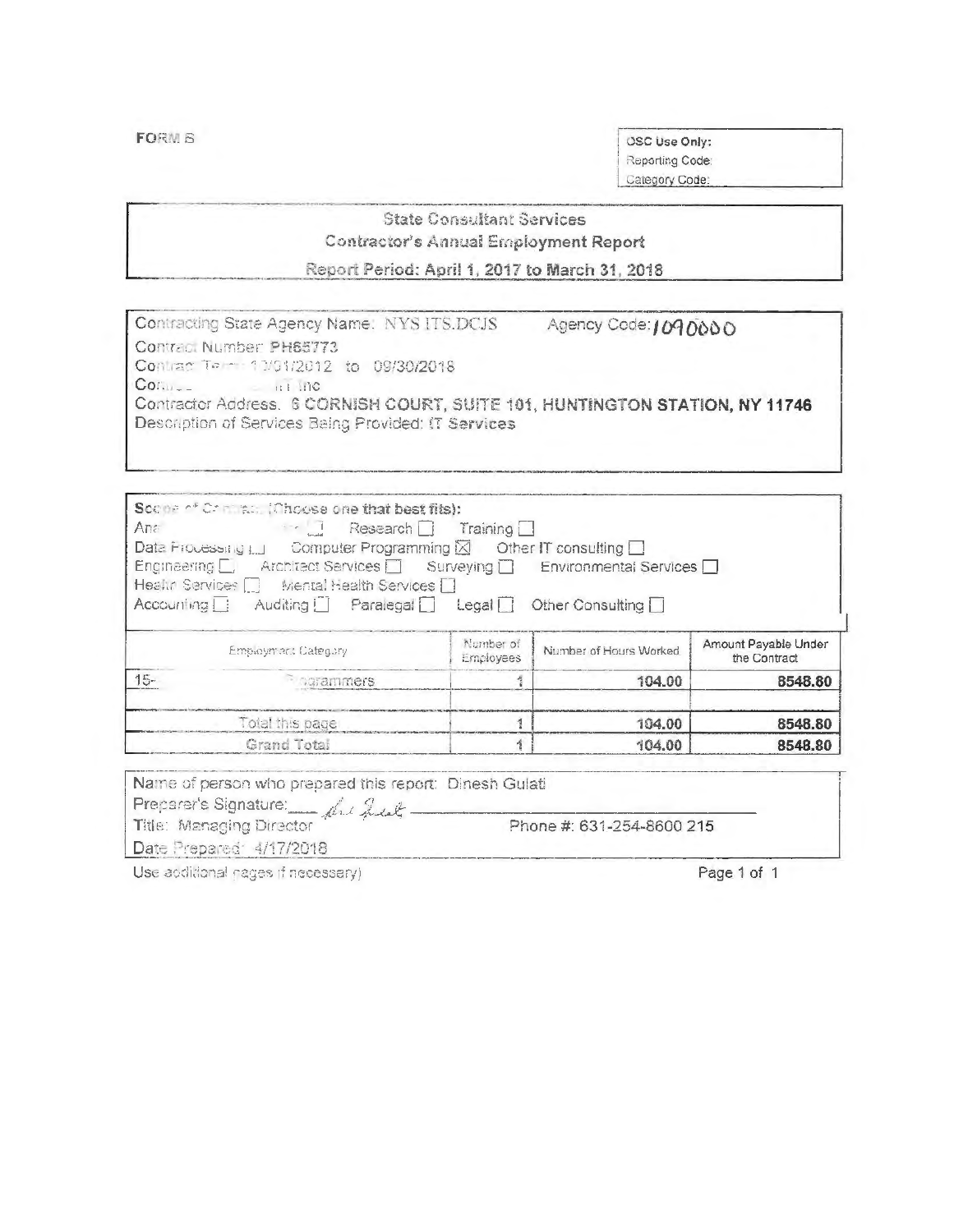#### New York State Consultant Services **Contractor's Annual Employment Report**  Report Period: April 1, 2017 to March 31, 2018

| Contracting State Agency Name:<br>Division of Criminal Justice Services |                               | sI.                              |                                                    |
|-------------------------------------------------------------------------|-------------------------------|----------------------------------|----------------------------------------------------|
| Contract Number: PH65775                                                |                               | Agency Business Unit: DCJCI      |                                                    |
| Contract Term: 11/1/2012 to 10/31/2018                                  |                               |                                  | Agency Department ID: 1090000                      |
| Contractor Name: NTT DATA, Inc.                                         |                               |                                  |                                                    |
| Contractor Address: 18 Corporate Woods Blvd., Albany,                   |                               |                                  |                                                    |
| NY 12211<br>Description of Services Being Provided: Consulting Services |                               |                                  |                                                    |
|                                                                         |                               |                                  |                                                    |
|                                                                         |                               |                                  |                                                    |
| Scope of Contract (Choose one that best fits):                          |                               |                                  |                                                    |
| Evaluation<br>Analysis                                                  | Research                      | Training                         |                                                    |
| Data Processing                                                         | Computer Programming          | ⊠Other IT consulting             |                                                    |
| <b>Architect Services</b><br>Engineering                                | $\Box$ Surveying              |                                  | <b>Environmental Services</b>                      |
| <b>Health Services</b>                                                  | Mental Health Services        |                                  |                                                    |
| Accounting<br>Auditing                                                  | Paralegal                     | Legal                            | <b>Other Consulting</b>                            |
|                                                                         |                               |                                  |                                                    |
| <b>Employment Category</b>                                              | Number of<br><b>Employees</b> | Number of<br><b>Hours Worked</b> | <b>Amount Payable</b><br><b>Under the Contract</b> |
| Information Technology Project<br>Managers                              | 1                             | 448                              | \$42,703.36                                        |
|                                                                         |                               |                                  |                                                    |
|                                                                         |                               |                                  |                                                    |
|                                                                         |                               |                                  |                                                    |
|                                                                         |                               |                                  |                                                    |
|                                                                         |                               |                                  |                                                    |
|                                                                         |                               |                                  |                                                    |
|                                                                         |                               |                                  |                                                    |
|                                                                         |                               |                                  |                                                    |
|                                                                         |                               |                                  |                                                    |
|                                                                         |                               |                                  |                                                    |
| Total this page                                                         | 1                             | 448                              | \$42,703.36                                        |
| <b>Grand Total</b>                                                      | 1                             | 448                              | \$42,703.36                                        |

Name of person who prepared this report: Carol Fitzgerald

Title: Delivery Director

Preparer's Signature: Carol httpgerald

Date Prepared: 4/19/18

(Use additional pages, if necessary)

Phone#: 518-815-2057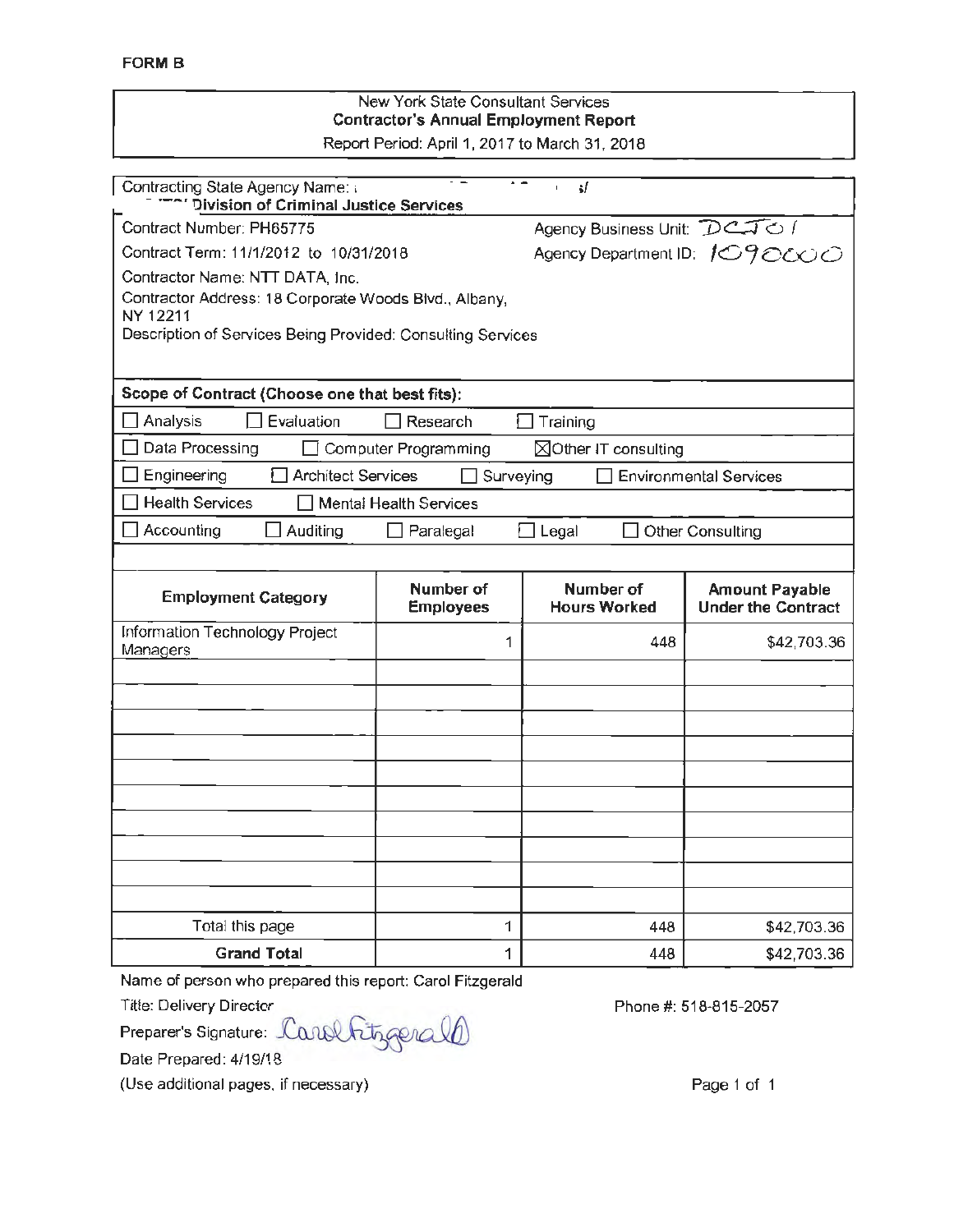| New York State Consultant Services    |
|---------------------------------------|
| Contractor's Annual Employment Report |

Report Period: April 1, 2017 to March 31, 2018

| Contracting State Agency Name: ITS/DCJS                               |                                  |                                 |                                             |
|-----------------------------------------------------------------------|----------------------------------|---------------------------------|---------------------------------------------|
| Contract Number: PH65780                                              |                                  | Agency Business Unit: DCJ01     |                                             |
| Contract Term: 11/1/2012 to 10/31/18                                  |                                  | Agency Department ID:           |                                             |
| Contractor Name: MVP Consulting Plus, Inc.                            |                                  |                                 | 1090000                                     |
| Contractor Address: 435 New Karner Road Albany, NY 12205              |                                  |                                 |                                             |
| Description of Services Being Provided: Computer Consulting (Various) |                                  |                                 |                                             |
|                                                                       |                                  |                                 |                                             |
|                                                                       |                                  |                                 |                                             |
| Scope of Contract (Choose one that best fits):                        |                                  |                                 |                                             |
| $\Box$ Evaluation<br>$\Box$ Analysis                                  | Research                         | Training                        |                                             |
| □ Data Processing<br>□ Computer Programming                           |                                  | $\boxtimes$ Other IT consulting |                                             |
| Architect Services<br>$\Box$ Engineering                              | $\Box$ Surveying                 | Environmental Services          |                                             |
| $\Box$ Health Services<br>Mental Health Services                      |                                  |                                 |                                             |
| Accounting<br>Auditing                                                | $\Box$ Paralegal<br>$\Box$ Legal | Other Consulting                |                                             |
| <b>Employment Category</b>                                            | Number of<br>Employees           | Number of<br>Hours Worked       | Amount Payable<br><b>Under the Contract</b> |
| 15-1151.00                                                            | 1.00                             | 348.80                          | \$30,166.88                                 |
| 15-1199.02 Federal                                                    | 1.00                             | 1,838.00                        | \$159,906.00                                |
|                                                                       | 0.00                             | 0.00                            | \$0.00                                      |
|                                                                       | 0.00                             | 0.00                            | \$0.00                                      |
|                                                                       | 0.00.                            | 0.00                            | \$0.00                                      |
|                                                                       | 0.00                             | 0.00                            | \$0.00                                      |
|                                                                       | 0.00                             | 0.00                            | \$0.00                                      |
|                                                                       | 0.00                             | 0.00                            | \$0.00                                      |
|                                                                       | 0.00                             | 0.00                            | \$0.00                                      |
|                                                                       | 0.00                             | 0.00                            | \$0.00                                      |
|                                                                       | 0.00                             | 0.00                            | \$0.00                                      |
|                                                                       | 0.00                             | 0.00                            | \$0.00                                      |
|                                                                       | 0.00                             | 0.00                            | \$0.00                                      |
| Total this Page                                                       | 2.00                             | 2.186.80                        | \$190,072.88                                |
| <b>Grand Total</b>                                                    | 2.00                             | 1,286                           | \$190,072.88                                |

Name of person who prepared this report: Ilakumari N. Patel

Title: CEO CFO **Phone #: 518-218-1700** 

Preparer's Signature: LN Pate Date Prepared: 4/16/2018

(Use additional pages, if necessary) example that the example of the Page 1 of 1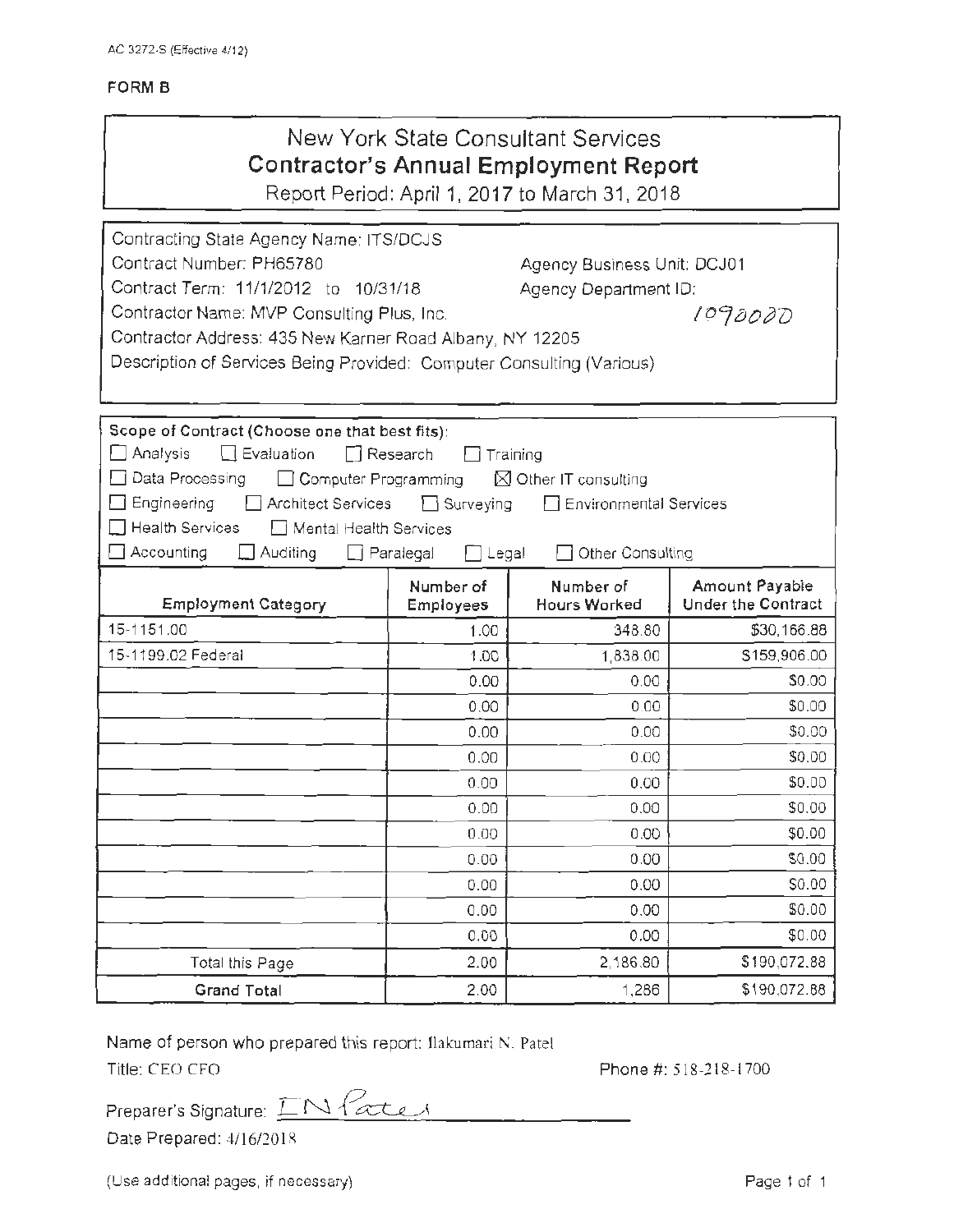# New York State Consultant Services **Contractor's Annual Employment Report**

Report Period: April 1, 2017 to March 31, 2018

| Contracting State Agency Name:<br>Contract Number: T015139<br>Contract Term: 2/15/2016 to 6/30/2017<br>Contractor Name: The John F. Finn Institute for Public Safety, Inc.<br>Contractor Address: 421 New Karner Road, Albany, NY 12205<br>Description of Services Being Provided: Albany LEAD program process evaluation |                                                      | Division of Criminal Justice Services<br>Agency Business Unit: DCJ01<br>Agency Department ID: 1090000 |                                                    |
|---------------------------------------------------------------------------------------------------------------------------------------------------------------------------------------------------------------------------------------------------------------------------------------------------------------------------|------------------------------------------------------|-------------------------------------------------------------------------------------------------------|----------------------------------------------------|
| Scope of Contract (Choose one that best fits):<br>$\boxtimes$ Evaluation<br>$\Box$ Analysis<br>Data Processing<br>$\Box$ Computer Programming                                                                                                                                                                             | $\Box$ Research<br>ΙI                                | Training<br>Other IT consulting                                                                       |                                                    |
| Engineering<br><b>Architect Services</b><br><b>Health Services</b><br>Mental Health Services<br>Accounting<br>Auditing                                                                                                                                                                                                    | $\Box$ Surveying<br>$\Box$ Paralegal<br>$\Box$ Legal | $\Box$ Environmental Services<br><b>Other Consulting</b>                                              |                                                    |
| <b>Employment Category</b>                                                                                                                                                                                                                                                                                                | Number of<br><b>Employees</b>                        | Number of<br><b>Hours Worked</b>                                                                      | <b>Amount Payable</b><br><b>Under the Contract</b> |
| sociologist (19-3041)                                                                                                                                                                                                                                                                                                     | 2.00                                                 | 32.00                                                                                                 | \$2,699.24                                         |
| soc. sci. research assistant                                                                                                                                                                                                                                                                                              | 2.00                                                 | 136.70                                                                                                | \$5,246.10                                         |
|                                                                                                                                                                                                                                                                                                                           | 0.00                                                 | 0.00                                                                                                  | \$0.00                                             |
|                                                                                                                                                                                                                                                                                                                           | 0.00                                                 | 0.00                                                                                                  | \$0.00                                             |
|                                                                                                                                                                                                                                                                                                                           | 0.00                                                 | 0.00                                                                                                  | \$0.00                                             |
|                                                                                                                                                                                                                                                                                                                           | 0.00                                                 | 0.00                                                                                                  | \$0.00                                             |
|                                                                                                                                                                                                                                                                                                                           | 0.00                                                 | 0.00                                                                                                  | \$0.00                                             |
|                                                                                                                                                                                                                                                                                                                           | 0.00                                                 | 0.00                                                                                                  | \$0.00                                             |
|                                                                                                                                                                                                                                                                                                                           | 0.00                                                 | 0.00                                                                                                  | \$0.00                                             |
|                                                                                                                                                                                                                                                                                                                           | 0.00                                                 | 0.00                                                                                                  | \$0.00                                             |
|                                                                                                                                                                                                                                                                                                                           | 0.00                                                 | 0.00                                                                                                  | \$0.00                                             |
|                                                                                                                                                                                                                                                                                                                           | 0.00                                                 | 0.00                                                                                                  | \$0.00                                             |
|                                                                                                                                                                                                                                                                                                                           | 0.00                                                 | 0.00                                                                                                  | \$0.00                                             |
| <b>Total this Page</b>                                                                                                                                                                                                                                                                                                    | 4.00                                                 | 168.70                                                                                                | \$7,945.34                                         |
| <b>Grand Total</b>                                                                                                                                                                                                                                                                                                        | 4.00                                                 | 168                                                                                                   | \$7,945.34                                         |

Name of person who prepared this report: Robert E. Worden

Title: Director **7** 

Preparer's Signature: <u>*(/ Gut { | dr./* .</u>... Date Prepared: 511112018

Phone #: 518-456-6323

(Use additional pages. if necessary)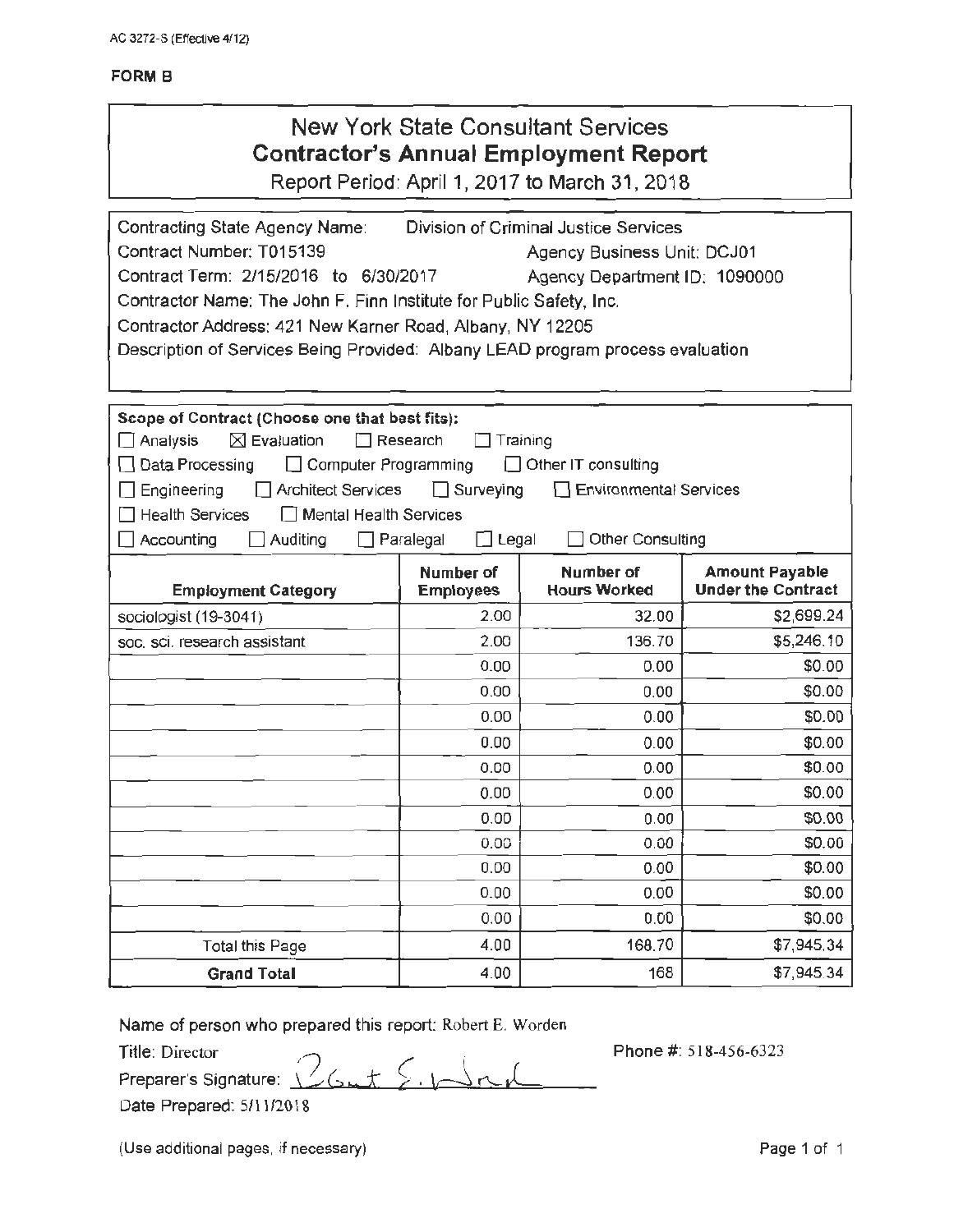#### New York State Consultant Services Contractor's Annual Employment Report Report Period: April 1, 2017 to March 31, 2018

| Contracting State Agency Name: NYS Division of Criminal Justice<br><b>Services</b> |                             |                               |                               |
|------------------------------------------------------------------------------------|-----------------------------|-------------------------------|-------------------------------|
| Contract Number: T017073                                                           |                             | Agency Business Unit: DCJ01   |                               |
| Contract Term: 8/3/2017 to 1/1/2018                                                |                             | Agency Department ID: ソンタンのひつ |                               |
| Contractor Name: NTT DATA, Inc.                                                    |                             |                               |                               |
| Contractor Address: 18 Corporate Woods Blvd., Albany,                              |                             |                               |                               |
| NY 12211<br>Description of Services Being Provided: Consulting Services            |                             |                               |                               |
|                                                                                    |                             |                               |                               |
|                                                                                    |                             |                               |                               |
| Scope of Contract (Choose one that best fits):                                     |                             |                               |                               |
| T Evaluation<br>Analysis                                                           | 1 Research                  | Training                      |                               |
| Data Processing                                                                    | <b>Computer Programming</b> | ⊠Other IT consulting          |                               |
| Architect Services<br>Engineering                                                  | Surveying                   |                               | <b>Environmental Services</b> |
| <b>Health Services</b><br>$\Box$                                                   | Mental Health Services      |                               |                               |
| Accounting<br>Auditing                                                             | Paralegal                   | $\square$ Legal               | Other Consulting              |
|                                                                                    |                             |                               |                               |
| <b>Employment Category</b>                                                         | Number of                   | Number of                     | <b>Amount Payable</b>         |
|                                                                                    | <b>Employees</b>            | <b>Hours Worked</b>           | <b>Under the Contract</b>     |
| Information Technology Project<br>Managers                                         | 1                           | 320                           | \$30,502.40                   |
|                                                                                    |                             |                               |                               |
|                                                                                    |                             |                               |                               |
|                                                                                    |                             |                               |                               |
|                                                                                    |                             |                               |                               |
|                                                                                    |                             |                               |                               |
|                                                                                    |                             |                               |                               |
|                                                                                    |                             |                               |                               |
|                                                                                    |                             |                               |                               |
|                                                                                    |                             |                               |                               |
|                                                                                    |                             |                               |                               |
| Total this page                                                                    | 1                           | 320                           | \$30,502.40                   |

Name of person who prepared this report: Carol Fitzgerald

Title: Delivery Director<br>Preparer's Signature: Co.*N*OUtUT<sub>S</sub> & LG

Date Prepared: 5/15/18

(Use additional pages, if necessary)

Phone#: 518-815-2057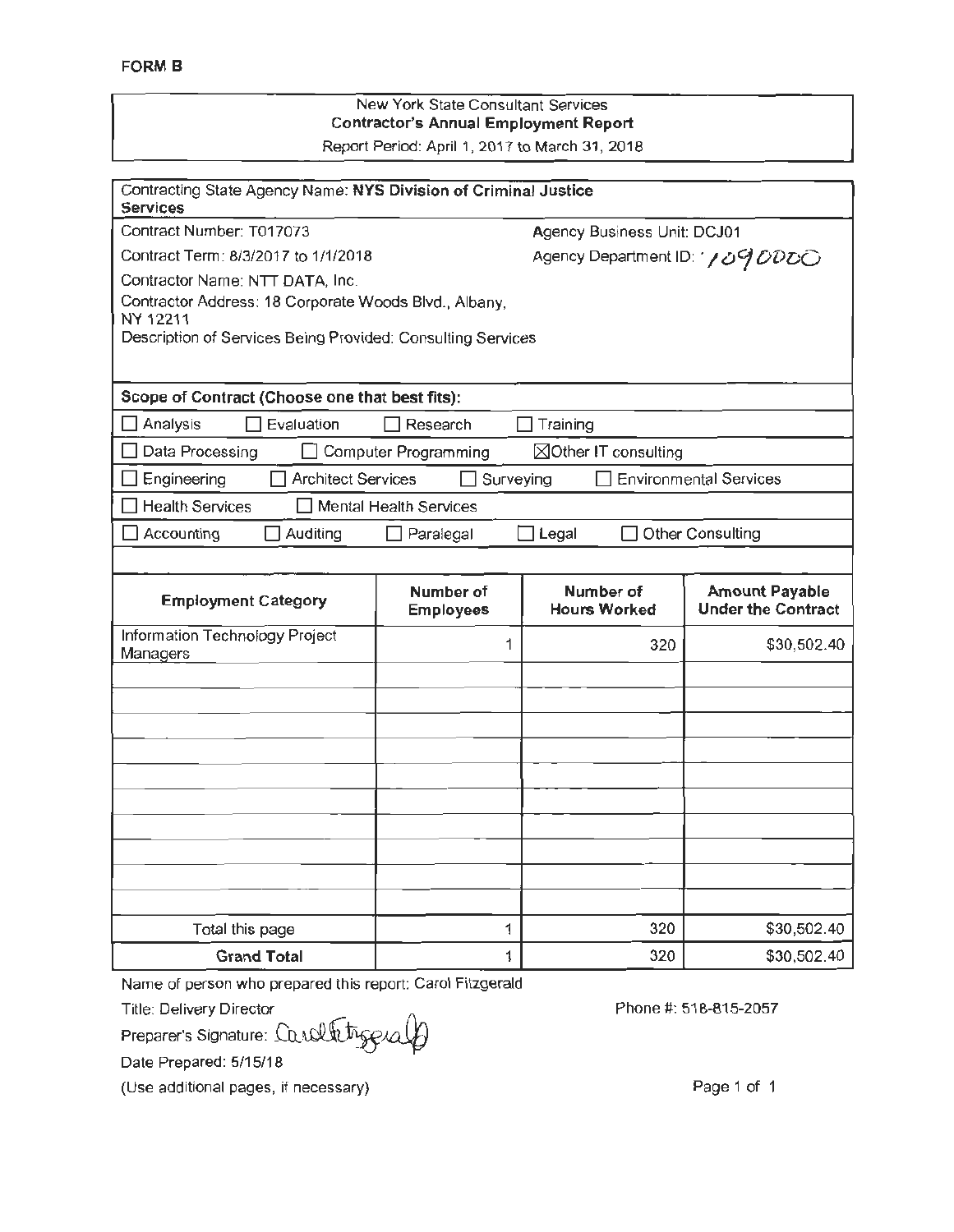|                                                                                | New York State Consultant Services<br><b>Contractor's Annual Employment Report</b><br>Report Period: April 1, 2017 to March 31, 2018 |                                  |                                                    |
|--------------------------------------------------------------------------------|--------------------------------------------------------------------------------------------------------------------------------------|----------------------------------|----------------------------------------------------|
| Contracting State Agency Name: Division of Criminal Justice<br><b>Services</b> |                                                                                                                                      |                                  |                                                    |
| Contract Number: PO #s T017083 & T017063                                       |                                                                                                                                      | Agency Business Unit: DCJS01     |                                                    |
| Contract Term: 11/28-30/17 & 2/5-9/18                                          |                                                                                                                                      | Agency Department ID:            | 1090000                                            |
| Contractor Name: RON SMITH & ASSOCIATES, INC,.                                 |                                                                                                                                      |                                  |                                                    |
| Contractor Address: P. O. BOX 670, COLLINSVILLE, MS 39325                      |                                                                                                                                      |                                  |                                                    |
| Description of Services Being Provided: FORENSIC TRAINING CLASS                |                                                                                                                                      |                                  |                                                    |
| Scope of Contract (Choose one that best fits):                                 |                                                                                                                                      |                                  |                                                    |
| Evaluation<br>Analysis                                                         | Research                                                                                                                             | $\boxtimes$ Training             |                                                    |
| Data Processing                                                                | Computer Programming                                                                                                                 | Other IT consulting              |                                                    |
| <b>Architect Services</b><br>Engineering                                       | Surveying                                                                                                                            |                                  | <b>Environmental Services</b>                      |
| <b>Health Services</b>                                                         | <b>Mental Health Services</b>                                                                                                        |                                  |                                                    |
| Auditing<br>Accounting                                                         | Paralegal                                                                                                                            | Legal                            | <b>Other Consulting</b>                            |
| <b>Employment Category</b>                                                     | Number of<br><b>Employees</b>                                                                                                        | Number of<br><b>Hours Worked</b> | <b>Amount Payable</b><br><b>Under the Contract</b> |
| 19-4092.00 Forensic Science Technicians                                        | 1                                                                                                                                    | 40                               | \$23,000                                           |
| 19-4092.00 Forensic Science Technicians                                        | 1                                                                                                                                    | 24                               | 15,600                                             |
|                                                                                |                                                                                                                                      |                                  |                                                    |
|                                                                                |                                                                                                                                      |                                  |                                                    |
|                                                                                |                                                                                                                                      |                                  |                                                    |
|                                                                                |                                                                                                                                      |                                  |                                                    |
|                                                                                |                                                                                                                                      |                                  |                                                    |
|                                                                                |                                                                                                                                      |                                  |                                                    |
|                                                                                |                                                                                                                                      |                                  |                                                    |
|                                                                                |                                                                                                                                      |                                  |                                                    |
|                                                                                |                                                                                                                                      |                                  |                                                    |
| Total this page                                                                | 2                                                                                                                                    | 64                               | \$<br>38,600.00                                    |

Name of person who prepared this report: Joyce Williamson syce Wil report: Joyce Williamson<br>Welleamsen

*d* 

Title: Executive Assistant

Preparer's Signature. r

Date Prepared: 2/9/18

(Use additional pages, if necessary)

Phone#: 601-626-1100

**Non**  - **Coll**  • **USIV e Bid ding Cert ifica ti on**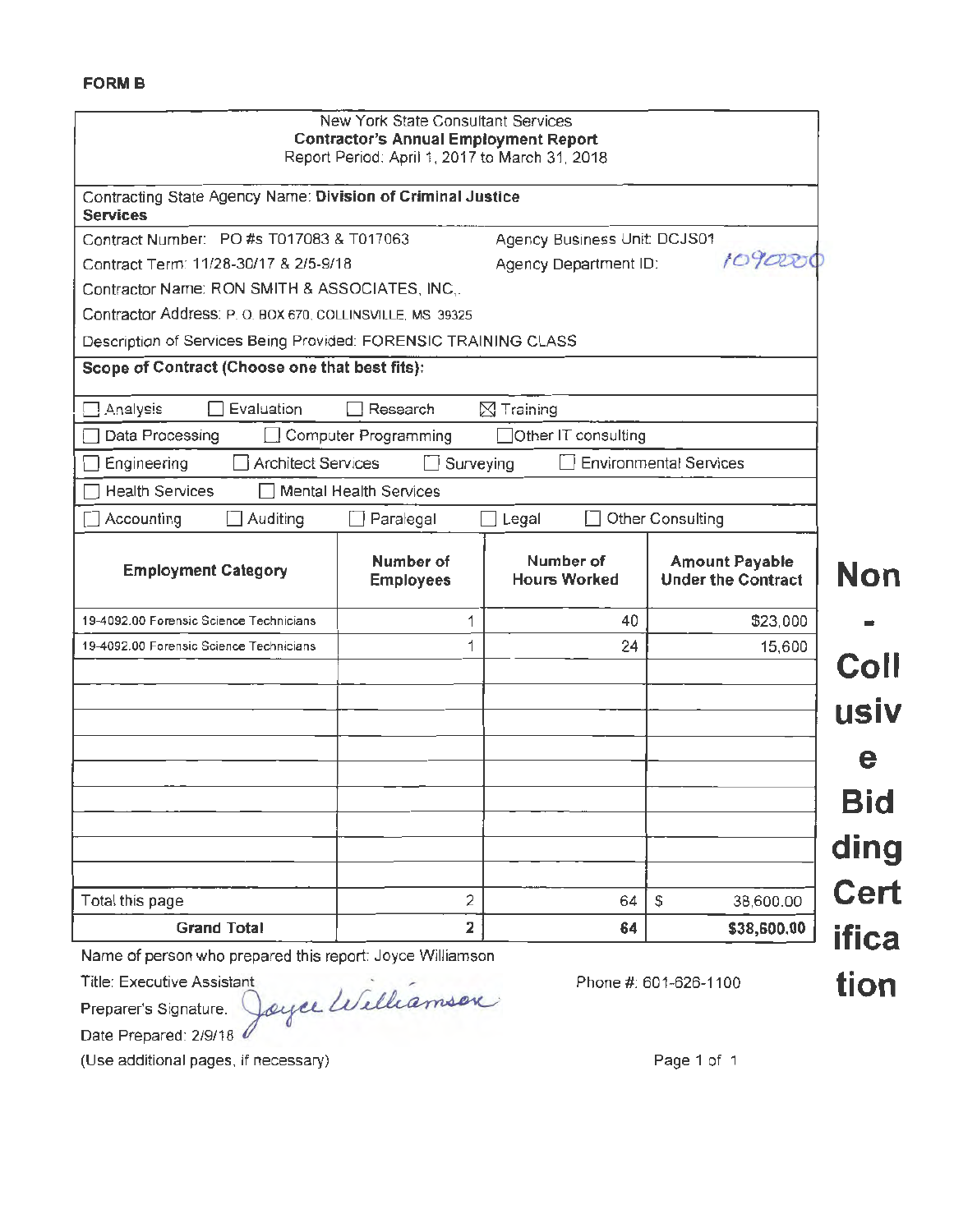| <b>FORM B</b>                                                                    |                                               |                                             |                                      |
|----------------------------------------------------------------------------------|-----------------------------------------------|---------------------------------------------|--------------------------------------|
|                                                                                  |                                               | OSC Use Only:                               |                                      |
|                                                                                  |                                               | Reporting Code:                             |                                      |
|                                                                                  |                                               | Category Code:                              |                                      |
|                                                                                  | <b>State Consultant Services</b>              |                                             |                                      |
|                                                                                  |                                               | Prime Contractor's Annual Employment Report |                                      |
|                                                                                  | Report Period: April 1,                       | to March 31,                                |                                      |
|                                                                                  |                                               |                                             |                                      |
| Contracting State Agency                                                         |                                               |                                             |                                      |
| Name:                                                                            | Division of Criminal Justice Svcs             |                                             | Agency Code:                         |
| Contract Number: T017101                                                         |                                               |                                             |                                      |
| Contract                                                                         |                                               |                                             | 1090000                              |
| $10/24/2017$ to<br>Term: Term                                                    | 03/31/2018                                    |                                             |                                      |
| CONTEXTUS LLC<br>Contractor Name:                                                |                                               |                                             |                                      |
| Contractor                                                                       |                                               |                                             |                                      |
| Address:                                                                         | 315 Rockingham St. Rochester, NY 14620        |                                             |                                      |
| Description of Services Being                                                    |                                               |                                             |                                      |
| Provided:                                                                        | Strategy Review and Update Process            |                                             |                                      |
|                                                                                  |                                               |                                             |                                      |
| Scope of Contract (Choose one that best fits):                                   |                                               |                                             |                                      |
| Analysis $\sqrt{ }$ Evaluation Research $\sqrt{ }$ Training [                    |                                               |                                             |                                      |
| Data Processing $\Box$ Computer Programming $\Box$ Other IT consulting $\Box$    |                                               |                                             |                                      |
| Engineering <b>Fig. 4</b> Architect Services <b>Fig. 1</b> Surveying <b>Fig.</b> |                                               |                                             | Environmental Services [             |
| Health Services $\Box$                                                           | Mental Health Services                        |                                             |                                      |
| Accounting                                                                       | Auditing $\Box$ Paralegal $\Box$ Legal $\Box$ | Other Consulting $\sqrt{}$                  |                                      |
|                                                                                  |                                               |                                             |                                      |
| <b>Employment Category</b>                                                       | Number of Employees                           | Number of Hours Worked                      | Amount Payable Under<br>the Contract |
| CONSULTANT                                                                       |                                               |                                             | $b\overline{b}$                      |
| SUB-CONTRACTOR CONSULTANT                                                        |                                               |                                             | 000                                  |
|                                                                                  |                                               |                                             |                                      |
|                                                                                  |                                               |                                             |                                      |
|                                                                                  |                                               |                                             |                                      |
|                                                                                  |                                               |                                             |                                      |
|                                                                                  |                                               |                                             |                                      |
| Total this page                                                                  |                                               | 440                                         | 000                                  |
| <b>Grand Total</b>                                                               |                                               | 440                                         | $\sigma v$                           |
|                                                                                  |                                               |                                             |                                      |
| Name of person who prepared this                                                 |                                               |                                             |                                      |
| A. PFEFFER<br>CHARLES<br>report:                                                 |                                               |                                             |                                      |
| Preparer's Signature:                                                            |                                               |                                             |                                      |
| RESIDENT<br>Title:<br>Phone# $585 - 295 - 8546$                                  |                                               |                                             |                                      |
| Date                                                                             |                                               |                                             |                                      |
| 5114118                                                                          |                                               |                                             |                                      |
| Prepared:                                                                        |                                               |                                             |                                      |

Use additional pages if necessary)

 $\overline{of}$ Page

T017101

Page 39 of 77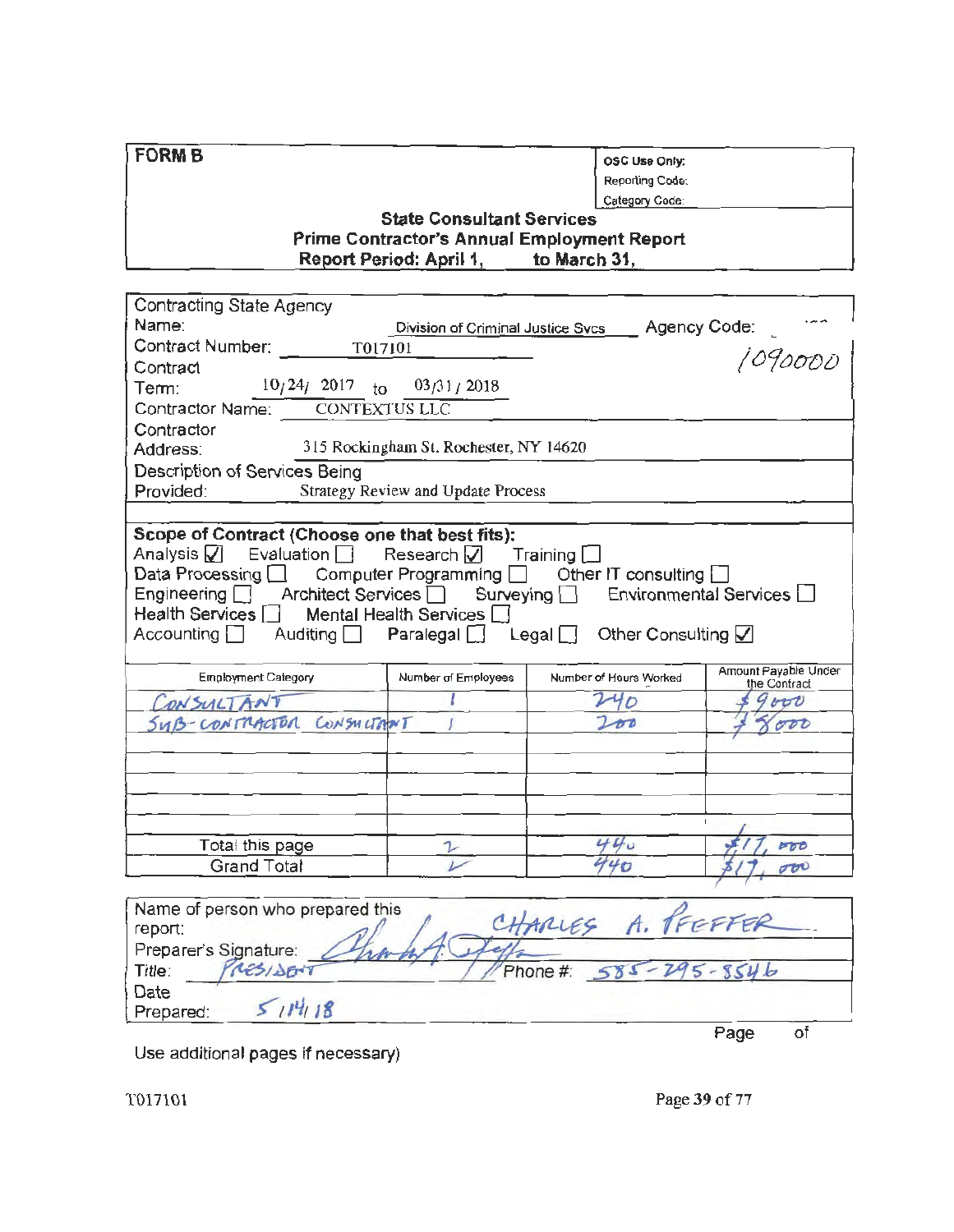OSC Use Only:

Reporting Code:

Category Code:

# **State Consultant Services** Prime Contractor's Annual Employment Report<br>Report Period: April 1, 2017 to March 31, 2018

| Contracting State Agency Name:                                                                                                                                                                                                                                                     | Division of Criminal Justice Svcs                                                                |                                                                                  | Agency Code: 090000                  |  |  |
|------------------------------------------------------------------------------------------------------------------------------------------------------------------------------------------------------------------------------------------------------------------------------------|--------------------------------------------------------------------------------------------------|----------------------------------------------------------------------------------|--------------------------------------|--|--|
| Contract Number:<br>T017116                                                                                                                                                                                                                                                        |                                                                                                  |                                                                                  |                                      |  |  |
| Contract Term: 11/1/2017<br>to                                                                                                                                                                                                                                                     | 10/31/2018                                                                                       |                                                                                  |                                      |  |  |
|                                                                                                                                                                                                                                                                                    | Contractor Name: Citizens Crime Commission of New York City                                      |                                                                                  |                                      |  |  |
|                                                                                                                                                                                                                                                                                    | Contractor Address: 335 Madison Ave, 9th Fl, New York, NY 10017                                  |                                                                                  |                                      |  |  |
|                                                                                                                                                                                                                                                                                    | Description of Services Being Provided: Database hosting, database management, Database training |                                                                                  |                                      |  |  |
|                                                                                                                                                                                                                                                                                    | and technical assistance for SNUG program                                                        |                                                                                  |                                      |  |  |
| Scope of Contract (Choose one that best fits):<br>Analysis □ Evaluation □<br>Data Processing $\Box$ Computer Programming $\Box$ Other IT consulting $\Box$<br>Engineering D Architect Services D Surveying D<br>Health Services   Mental Health Services  <br>Accounting $\square$ | Research $\Box$ Training $\boxtimes$                                                             | Environmental Services $\Box$<br>Auditing   Paralegal   Legal   Other Consulting |                                      |  |  |
| <b>Employment Category</b>                                                                                                                                                                                                                                                         | Number of Employees                                                                              | Number of Hours Worked                                                           | Amount Payable Under<br>the Contract |  |  |
| Bocial Scientists & Related Workers. All other                                                                                                                                                                                                                                     | $\mathbf{2}$                                                                                     | 87.75                                                                            | \$34,116.50                          |  |  |
| Software Developers, Applications                                                                                                                                                                                                                                                  | 2                                                                                                | 94.75                                                                            | \$11,843.75                          |  |  |
|                                                                                                                                                                                                                                                                                    |                                                                                                  |                                                                                  |                                      |  |  |
| Total this page                                                                                                                                                                                                                                                                    | 4                                                                                                | 182.5                                                                            | \$45,960.25                          |  |  |
| Grand Total                                                                                                                                                                                                                                                                        | 4                                                                                                | 182.5                                                                            | \$45,960.25                          |  |  |
| Name of person who prepared this report: $\lambda$                                                                                                                                                                                                                                 |                                                                                                  | <b>Richard Aborn</b>                                                             |                                      |  |  |

| $\mid$ Name of person who prepared this report; $\hspace{-.15cm}\cdot\hspace{-.15cm}\cdot\hspace{-.15cm}$ | KIChard Aborn |              |  |
|-----------------------------------------------------------------------------------------------------------|---------------|--------------|--|
| Preparer's Signature:                                                                                     |               |              |  |
| Title:<br>President                                                                                       | Phone #:      | 212-608-4700 |  |
| Date Prepared: 5, 114/2018                                                                                |               |              |  |
|                                                                                                           |               |              |  |

Use additional pages if necessary)